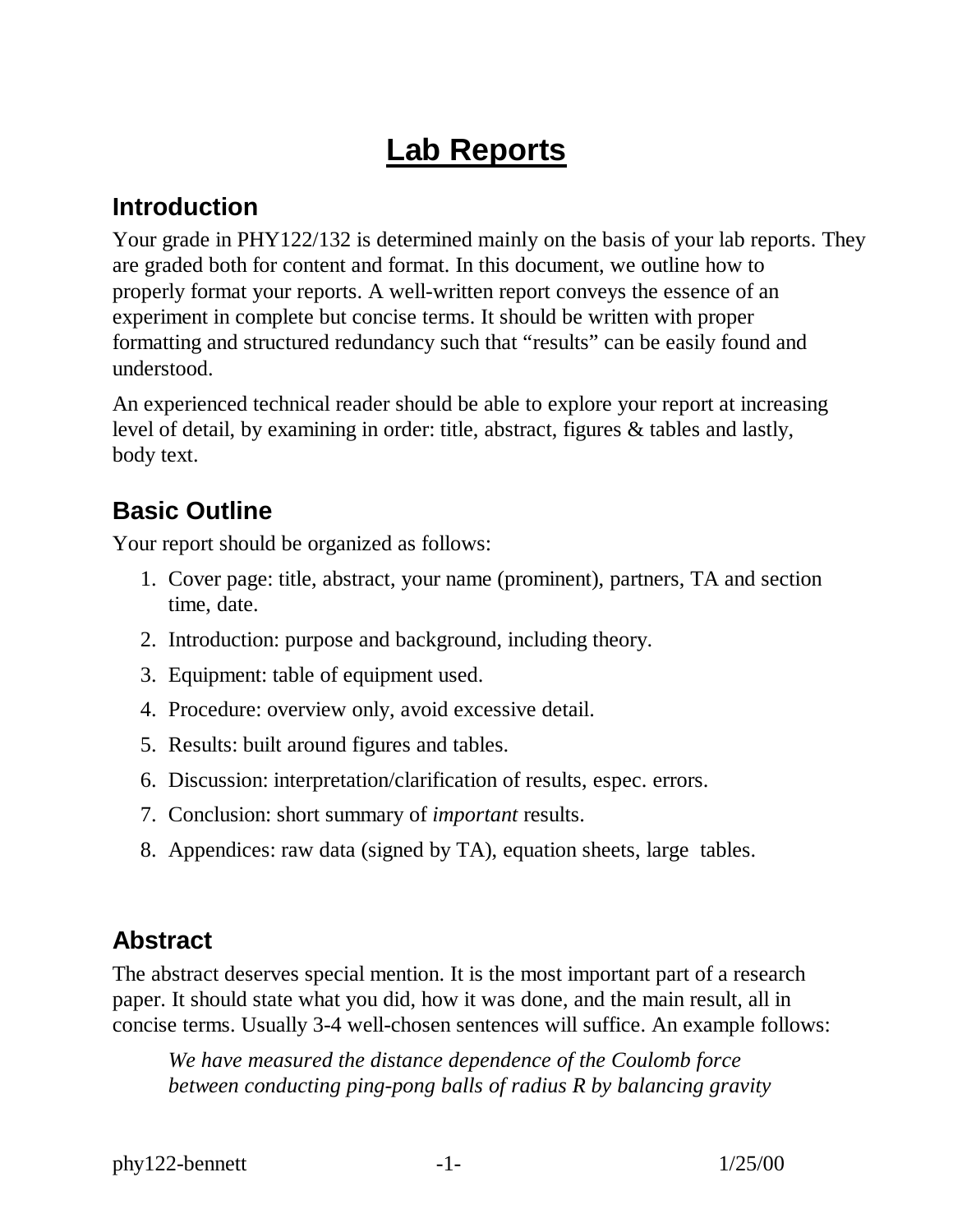*against electrostatic repulsion on a simple pendulum. We find that the force follows Coulomb's law*  $F(r) = Cr^{-2}$  *except for small separations*  $r <$ *4R where the force is systematically too small. This effect is attributed to a rearrangement of charges on the balls, leading to a non-spherical charge distribution. Assuming Coulomb's law at large separation, the charge on the balls was found to be*  $Q = 53 \pm 2 nC$ *.* 

#### **Length and style**

The total narrative (without charts, tables) should be 500-1000 words (2-3 pages). Anything longer is not well thought out. Make a first draft of your report; delete words or sentences that are unnecessary. Avoid subjective, ambiguous, unclear or undefined terms.

#### **Word Processing Tips**

- 1. Format your major results so they stand out, using blank lines, bold, indent, boxes, etc.
- 2. Set up "hot keys" for Greek letters,  $(\pm)$  symbol and super/sub scripts.
- 3. Learn the table feature of WORD. Tables of calculations might be done in EXCEL, but do not simply paste these into your document, since the formatting will rarely be adequate. You can paste special (formatted text) into WORD then edit further, using super/sub scripts,  $\pm$  symbols, etc.
- 4. Use an equation editor for anything but the simplest equations. Some might be copied from the handouts. Difficult or numerous equations are best done by hand and attached as appendices.

#### *Units*

On September 30, 1999, the Mars Climate Orbiter accidentally plunged into the Martian atmosphere and was vaporized, costing NASA (and a skeptical public taxpayer) \$125 million. This happened because two engineering teams mixed metric vs. English units for rocket thrust, and radioed the wrong numbers to the obedient spacecraft. This major embarrassment provides a real life enduring lesson for beginning scientists and engineers everywhere:

*Any time you write a physical quantity in your notebook or report, you must include the units!*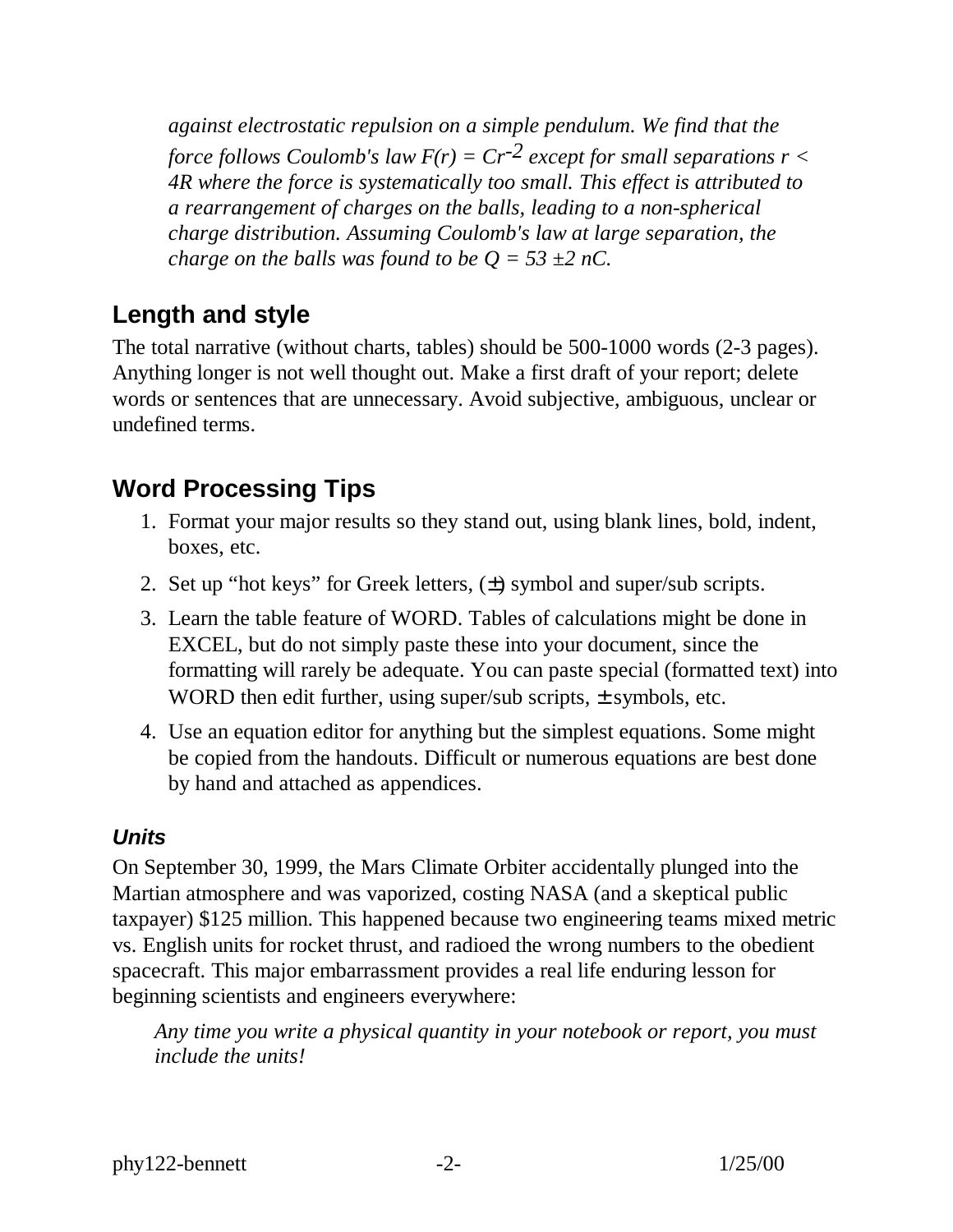Failure to do so will cost you serious grade points now, but we hope will prevent the loss of spacecraft, automobiles and airplanes in the future.

## **Summary Table**

One goal in designing and/or evaluating an experiment is to identify the limiting factors in terms of accuracy. That is, identify the major source of error and perhaps suggest how to make improvements. A common student faux pas is to diligently list out all as many sources of error as possible in vague qualitative terms with accompanying useless comments, such as "the meters were noisy", "the beam was fuzzy", and of course the classic "..there was a lot of human error...".

*Such statements are worse than useless. They prominently reveal that the student has learned nothing at all from this course, and they will not be tolerated.* 

Instead one should present a summary table such as table X shown below. Every report should contain such a table, showing all measured parameters and all important derived parameters, with units and errors. Brief comments can be included in the table or elaborated below using footnotes. All error values should be explained clearly elsewhere in the report. For example, "Mass was determined from 3 independent trials" (show these values and errors).

| name                       | value                       | (%) | <b>Comment</b>                                                                                      |
|----------------------------|-----------------------------|-----|-----------------------------------------------------------------------------------------------------|
| <b>Measured parameters</b> |                             |     |                                                                                                     |
| m                          | $3.0 \pm 0.1$ gm            |     | 3.3% Mass of pp balls                                                                               |
|                            | $97 \pm 2$ cm               |     | 2.1% Length of pendulum                                                                             |
| $2R_0$                     | $37 \pm 1$ mm               |     | 2.7% Diameter of pp balls                                                                           |
|                            |                             |     |                                                                                                     |
| <b>Derived parameters</b>  |                             |     |                                                                                                     |
| $\alpha$                   |                             |     | $2.52 \pm 0.2 \times 10^{-5}$ Nm <sup>2</sup> 7.9% slope of Force vs. (r <sup>-2</sup> ). Figure 1. |
| Q                          | $52 \pm 2 \times 10^{-9}$ C |     | 3.9% Charge on one ball <sup>(1)</sup>                                                              |

Table X. Summary of results.

1. See error prop. calculation in appendix 1.

# **Plots**

Attributes of a typical good plot:

- 1. Large size (at least fill the width of the page) with large fonts. Legend and other info might fit inside the box, leaving more room for the data itself.
- 2. Descriptive title.
- 3. Axis labels with units.
- 4. Sensible sub-divisions on axes, to facilitate interpolation by humans.
- 5. Data points with error bars and NO CONNECTING LINE.